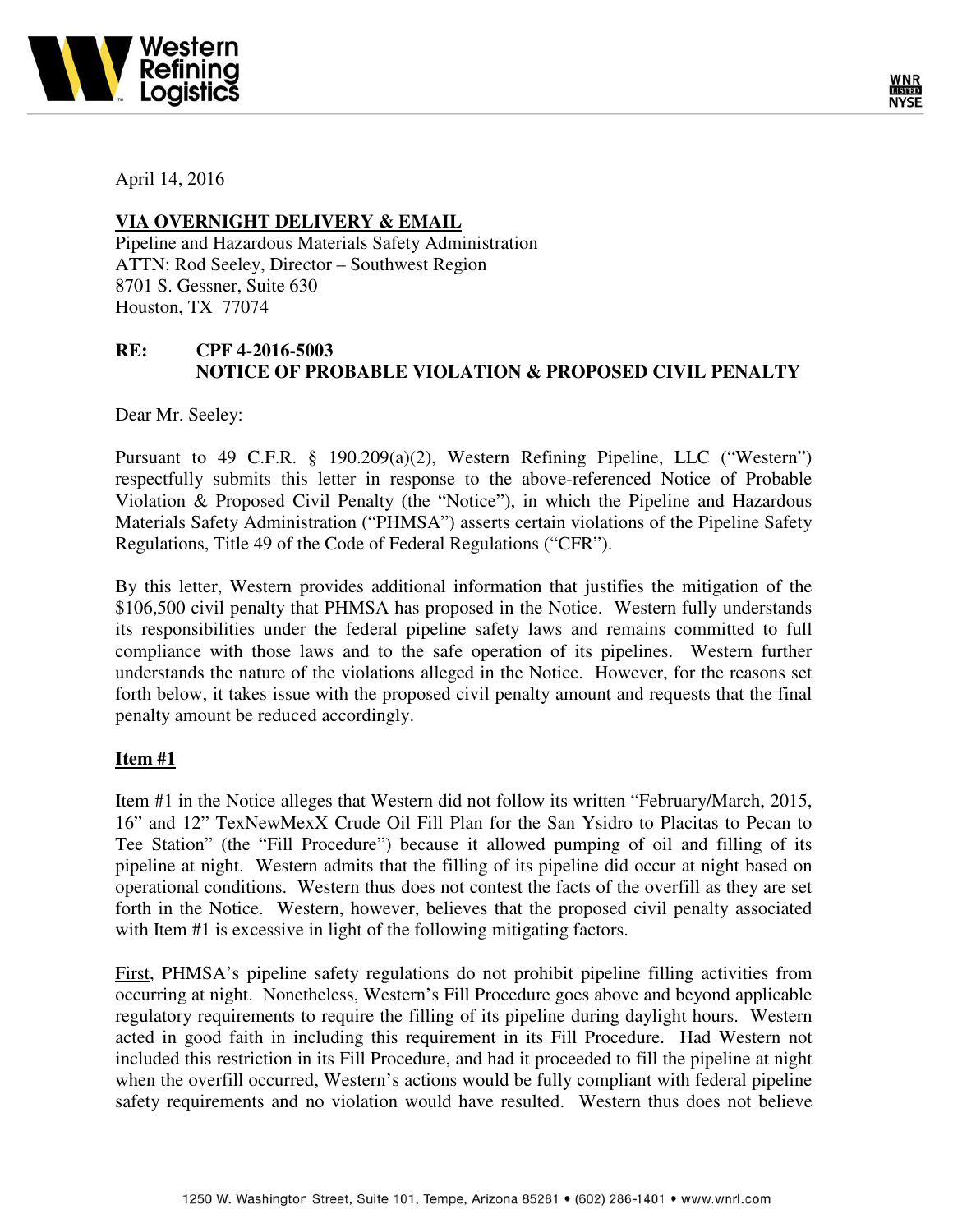

that it should be penalized for voluntarily implementing procedures that exceed applicable regulatory requirements, particularly where non-compliance with that procedure did not lead to the overfill event.

Second, had the filling of the pipeline occurred in daylight hours consistent with the Fill Procedure, Western believes that the overfill still would have occurred. Specifically. Western believes that the overfill occurred because a contractor (not a Western employee) was failing to attend to their job duties that required the contractor to adequately monitor the frac tank. That failure to adequately monitor the frac tank would have resulted in the same overfill whether the fill activities occurred at night or during daylight hours. Thus, the overfill was not caused by a failure to comply with Western's Fill Procedure.

Third, Western has revamped its training procedures and it is re-training personnel to ensure compliance with all written procedures, including but not limited to the Fill Procedure. This enhanced training also includes measures to ensure that Western employees will verify that contractors are informed of, and compliant with, Western's operating procedures, including the Fill Procedure. Western believes that this step will help to ensure that a similar incident will not occur in the future.

Fourth, Western believes that the penalty should be reduced because this is not a repeat violation. Western has only had one prior PHMSA violation in the last five (5) years. That prior violation was un-related to compliance with internal operating procedures, as is the issue here.

Fifth, as noted above, the overfill occurred due to the fault of a contractor, and not a Western employee. Western intends to closely monitor contractor work in the future to ensure compliance with internal operating procedures. Also, because Western believes that the contractor failed to perform their job duties in accordance with Western's standards. Western does not intend to utilize that contractor in the future for line fill operations.

Finally, Western notes that the filling of the pipeline that is the subject of the Notice was approximately a three-month project and the spill at issue here occurred on the last day of filling activity. At no other time over that three-month period did an overfill occur.

For the foregoing reasons, Western respectfully requests that the proposed civil penalty associated with Item #1 be reduced to \$45,000.

## Item #2

Item #2 in the Notice states that Western did not follow its Operations & Maintenance Manual ("O&M Manual") because it made telephonic notification to the National Response Center 2 hours and 27 minutes after discovery of the event, instead of within 1 hour of